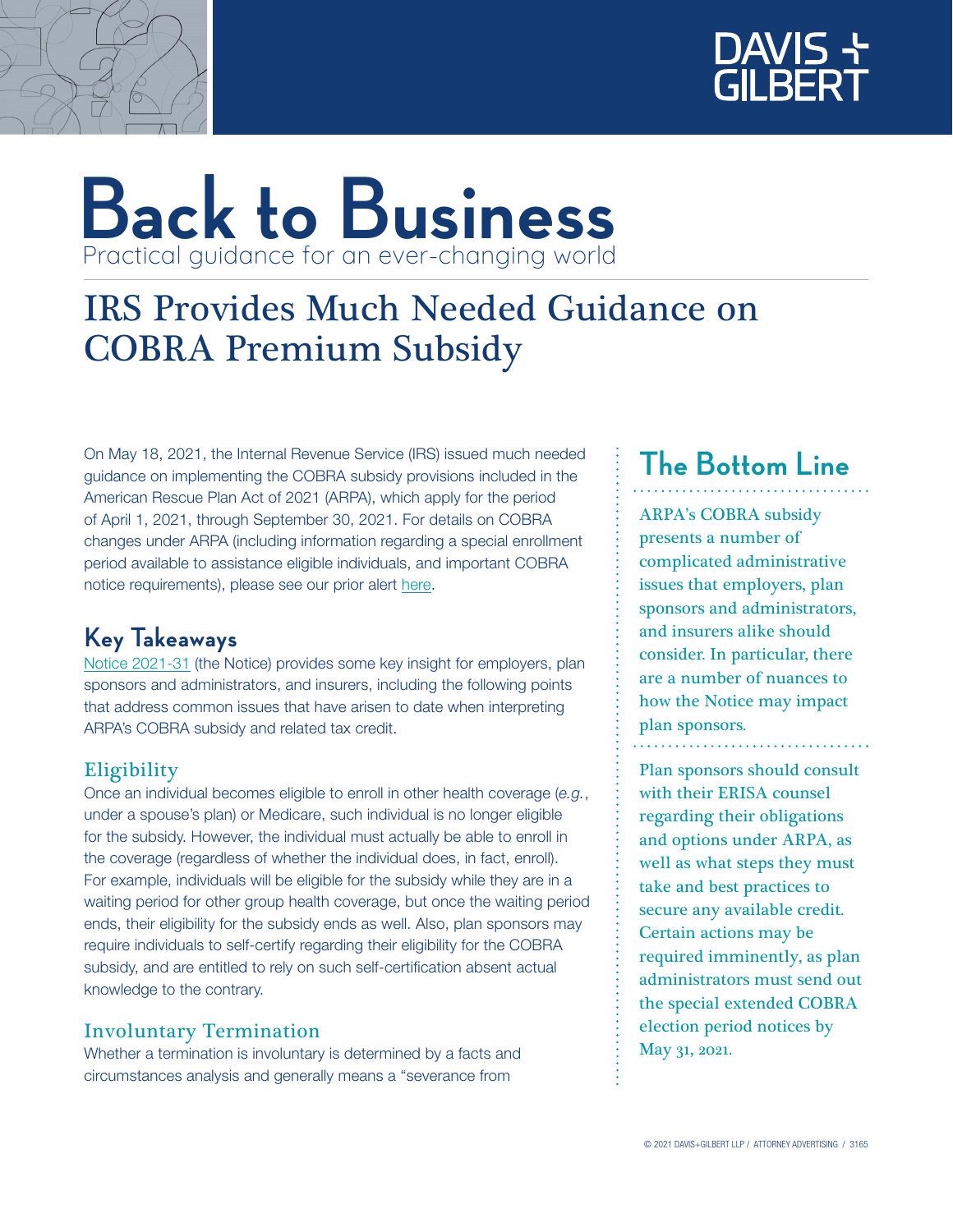employment due to the independent exercise of the unilateral authority of the employer to terminate the employment." The Notice confirms that a resignation for "good reason" by the employee may constitute an involuntary termination, as does a resignation following a material change in geographic location. However, a resignation due to general concerns about workplace safety (such as concerns over COVID-19) is generally not considered an involuntary termination.

#### Reduction in Hours

An employee who incurs a reduction in hours is potentially eligible for the subsidy. The Notice confirms that a reduction in hours includes both a voluntary and involuntary reduction. A reduction in hours may include a furlough and a work stoppage due to a strike or lockout.

#### Covered Plans

The COBRA subsidy applies to virtually all plans subject to COBRA, including health, dental and vision plans, as well as health reimbursement arrangements (HRAs), including HRAs integrated with individual health coverage other than Medicare. Qualified small employer HRAs are not group health plans and, therefore, are not subject to COBRA or the subsidy. Retiree health plans raise special considerations under the Notice; any company that sponsors a retiree health plan should discuss the interaction between retiree health coverage and the subsidy with counsel.

#### State "Mini" COBRA Laws

The COBRA subsidy and credit generally apply to comparable state programs providing continuation coverage. However, the language in the Notice indicates that in order to be eligible to receive the subsidy with respect to any period that is longer than the maximum federal COBRA period, including with respect to any disability extension, the individual must "have elected and remained on COBRA continuation coverage" through April 1, 2021, the start of the subsidized period.

#### Tax Credits

The IRS addressed a number of important issues relating to the tax credit calculation, although additional questions may remain, including for those employers that otherwise subsidize COBRA premiums (*e.g.*, as part of severance arrangements).

At a basic level, the IRS provided that the amount of the credit is the premium that would have been charged to the assistance eligible individual in the absence of the premium assistance and does not include any amount of subsidy that the employer would have otherwise provided. If an employer provides a subsidy, the amount of the credit is thus generally limited to only the amount the employer typically expects as payment from the individual (*e.g.*, if the COBRA premium is \$1,000 and the employer provides a \$200 subsidy so that the individual pays \$800, the credit available to the employer is only \$800).